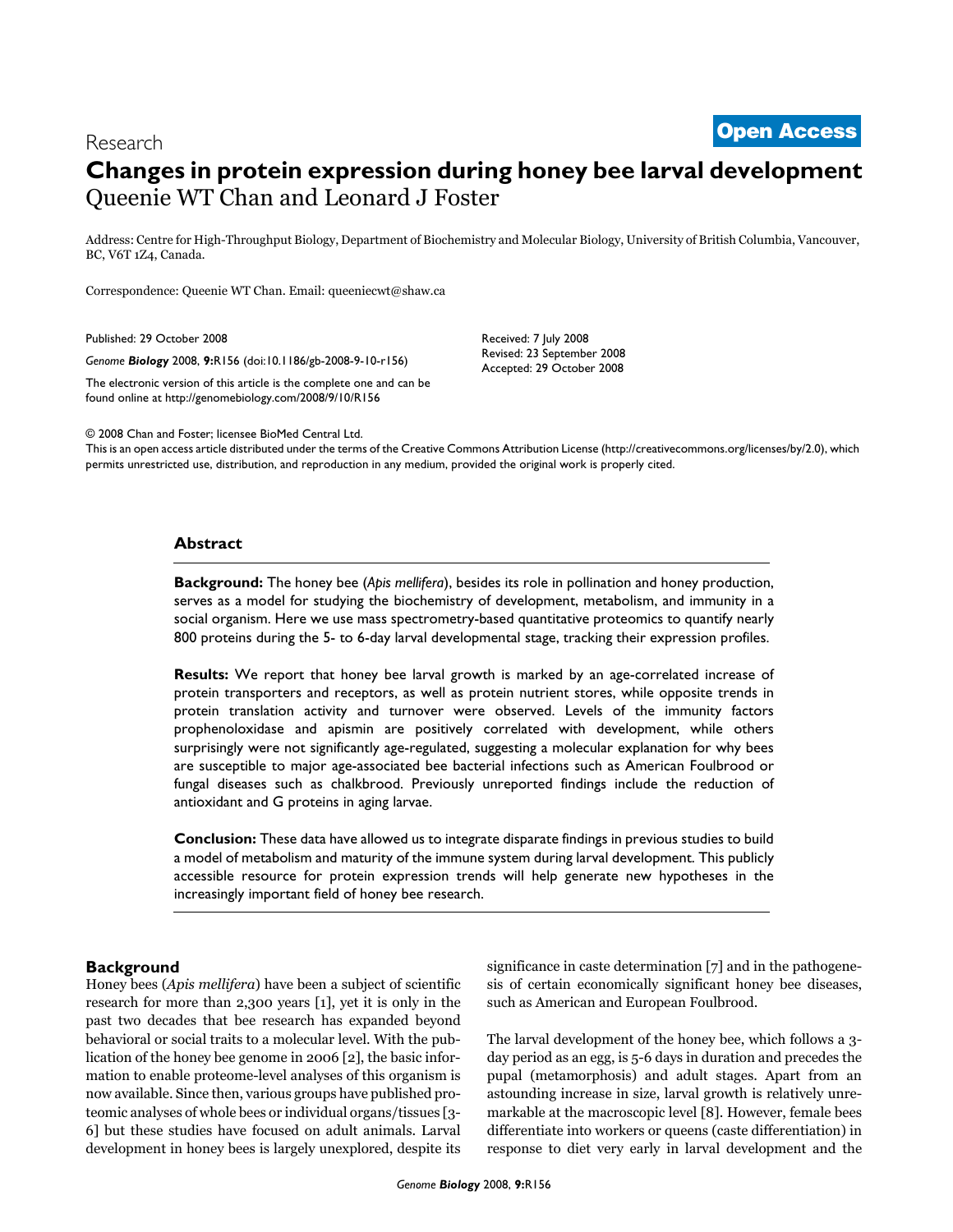acquisition of immunity to certain diseases during this 5- to 6-day period suggests complex molecular biological changes are taking place.

Insect development has been studied mainly using the fruit fly as the model system. *Drosophila* embryogenesis has historically attracted far more attention than any other growth stage, due to its value for studying the mechanism of spatial regulation of transcription and translation. With the exception of the economically important silkworm *Bombyx mori*, research on larval development has been slow. For honey bees, the lack of published works is evident: the article entitled 'Morphology of the Honeybee Larva' published by Nelson in 1924 [8] still remains today as one of the most cited resources on this subject. Here we have used mass spectrometry-based proteomics to profile the changing abundance of individual proteins over the first 5 days of the worker larval stage and used these data, with the help of sequence-based function prediction, to build a framework for the developmental processes going on in the maturing larva.

# **Results**

In order to obtain suitably aged larval samples for proteomic profiling of the first 5 days of development, for each experiment we isolated an open-mated, laying queen on an empty frame of brood comb for a short period of time to allow her to lay several hundred eggs (see Materials and methods). The frame and queen were then separated by a queen excluder and workers were allowed to tend the brood. Starting on the day the eggs hatched (day 1, roughly corresponding to first instar) larvae were collected every day for 5 days. Hemolymph was separated from the remaining tissues (termed 'solid tissues' henceforth) prior to protein extraction (see Materials and methods) and equal amounts of protein from each age were resolved on a reducing SDS polyacrylamide gel (Figure 1). The protein composition of solid tissues was grossly consistent across all ages, but varied drastically in the hemolymph. Hemolymph from 1- to 3-day old larvae show a staining pattern distinct from that of 4- to 5-day old larvae. These differences may be partially attributed to slight variations in collection methods for young and old larvae but it is more likely that these represent real biological changes occurring as the late larvae prepare for pupation. Most notably, a 70 kDa hexamerin band emerges from day 3 and beyond and accounts for the majority of the protein in the hemolymph, an observation that has been made numerous times by other researchers [9-11]. A second observation that argues against these dramatic changes around day 3 being simply an artifact of sample collection is the absence of the major protein bands in the hemolymph gel in the solid tissue gel, and vice versa.

As a means for identifying and quantifying the expression profiles of proteins in developing larvae, we used a quantitative proteomics approach employing stable isotope labeling and liquid chromatography-tandem mass spectrometry. The

labeling method we used employs deuterated and hydrogenated forms of formaldehyde to reductively dimethylate primary amines in peptides, but since there are only two labeling conditions possible in this schema, we compared the expression of protein from days 1, 2, 4 and 5 larvae versus that from day 3 in order to generate an expression profile spanning the whole development period. Three biological replicates of each tissue type were analyzed, which resulted in the detection of 12,421 non-redundant peptides (supplementary Table 10 in Additional data file 1). After applying the cutoff criteria (see Materials and methods), 1,333 proteins were identified (supplementary Table 1 in Additional data file 1) with an estimated false discovery rate of 0.97% (see Materials and methods), thus providing experimental evidence for 12.7% of the 10,517 genes in the predicted honey bee gene set. In general, the peptide ratios showed no labeling bias and were approximately normally distributed (Figure 1). Among these, 790 were quantified in 2 or more days by averaging the intensity ratio from at least 2 of the 3 replicates (if more than 5 peptides were quantified, the top 5 most intense peptides were selected): 378 (48%) of them matched this criterion in both the tissue and hemolymph, 309 (39%) were specific to solid tissue and 103 (13%) were specific to hemolymph. An example of using peptide ratios to derive relative protein expression profiles is shown in Table [1](#page-2-0) for the odorant binding protein 14 [GenBank:[94158822\]](http://www.ncbi.nih.gov/entrez/query.fcgi?db=Nucleotide&cmd=search&term=94158822).

A major strength of this method is the ability to track the changing abundances of hundreds of proteins during development. Those whose levels can be traced for at least 4 out of 5 days in either the tissue or hemolymph were considered to have an informative profile, a total of 522 proteins. Approximately equal numbers of tissue proteins showed an expression trend either positively or negatively correlated with age,



# Figure 1

The peptide ratios within an experiment are roughly normally distributed and show no labeling bias. Using replicate number 1 of day 1 versus day 3 solid tissue quantification data as an example, the peptide ratios are displayed as a histogram, sorted into natural-log unit bins (bin size  $= 1$ ).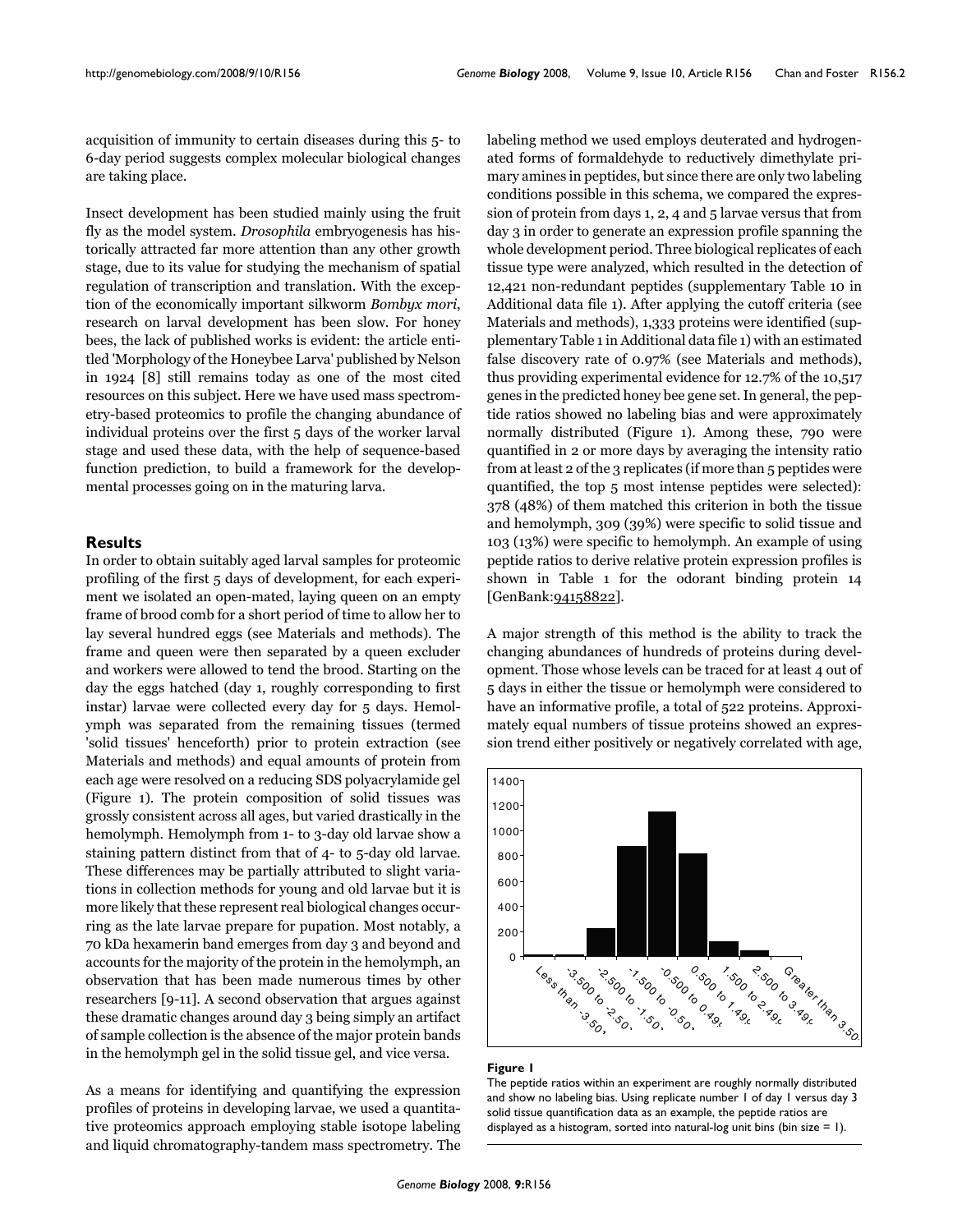but the latter was more common for hemolymph proteins, as might be expected from the high dynamic range of hemolymph as shown in Figure 2. It is crucial to note that the decreasing trend likely does not reflect an absolute reduction in expression levels of most proteins, but is rather a phenomenon of analyzing equal amounts of protein between two samples with a very large difference in absolute protein amounts caused primarily by drastic increases in secreted hexamerins. Consequently, lower abundance proteins become harder to detect in this background. Although the protein concentration in hemolymph changes only slightly beyond 1 day after hatching, the total volume, and thus absolute protein content, increases exponentially with age (Figure 3).

There is no direct functional information available for more than 99% of honey bee proteins, so to derive some functional insight from the data acquired here we used BLAST2GO [12] to systematically predict function based on sequence similarity (supplementary Table 2 in Additional data file 1). After grouping specific molecular function ontologies into broader categories until they converged under one term (supplementary Table 3 in Additional data file 1), the third-level terms

<span id="page-2-0"></span>**Table 1**

| An example of using peptide ratios used to derive protein relative expression results (odorant binding protein 14 [GenBank:94158822]) |  |  |  |
|---------------------------------------------------------------------------------------------------------------------------------------|--|--|--|
|---------------------------------------------------------------------------------------------------------------------------------------|--|--|--|

|              |                      |                        |              |                  | Peptide |                         |           |                      |                      |
|--------------|----------------------|------------------------|--------------|------------------|---------|-------------------------|-----------|----------------------|----------------------|
| Sample       | Larval ages compared | Replicate (1, 2, or 3) | $\mathbf{I}$ | $\boldsymbol{2}$ | 3       | $\overline{\mathbf{4}}$ | 5         | Ln (peptide average) | Ln (protein average) |
| H            | 1, 3                 | $\mathbf{I}$           | $-1.26$      | $-1.41$          | $-1.66$ | $-1.82$                 | $-2.25$   | $-1.68$              | $-3.01$              |
| н            |                      | $\mathbf{2}$           | $-3.29$      | $-3.39$          | $-3.55$ | $-3.68$                 | $-3.74$   | $-3.53$              |                      |
| н            |                      | 3                      | $-3.76$      | $-3.82$          | $-3.82$ | $-3.82$                 | $-3.82$   | $-3.81$              |                      |
| н            | 2, 3                 | $\mathbf{I}$           | $-0.68$      | $-0.93$          | $-1.28$ | $-1.32$                 | $-1.77$   | $-1.20$              | $-1.35$              |
| н            |                      | $\overline{2}$         | $-0.85$      | $-0.97$          | $-1.06$ | $-1.13$                 | $-1.62$   | $-1.12$              |                      |
| н            |                      | 3                      | $-1.57$      | $-1.59$          | $-1.69$ | $-2.11$                 | <b>NA</b> | $-1.74$              |                      |
| н            | 4, 3                 | $\mathbf{I}$           | 3.91         | 3.91             | 3.91    | 3.91                    | <b>NA</b> | 3.91                 | 2.22                 |
| H            |                      | $\overline{a}$         | $-0.10$      | 0.53             | 0.91    | 1.94                    | 3.10      | 1.28                 |                      |
| H            |                      | 3                      | 0.67         | 1.56             | 1.60    | 1.69                    | 1.84      | 1.47                 |                      |
| н            | 5, 3                 | T                      | 3.91         | 3.91             | 3.91    | 3.91                    | 3.91      | 3.91                 | 3.09                 |
| н            |                      | $\overline{2}$         | 2.16         | 2.32             | 2.50    | 3.04                    | 3.04      | 2.61                 |                      |
| н            |                      | 3                      | 2.05         | 2.55             | 2.57    | 2.78                    | 3.79      | 2.75                 |                      |
| T            | 1, 3                 | $\mathbf{I}$           | $-1.29$      | $-1.37$          | $-1.57$ | $-1.80$                 | $-1.80$   | $-1.57$              | $-0.53$              |
| T            |                      | $\overline{2}$         | $-1.68$      | $-2.16$          | $-2.16$ | <b>NA</b>               | <b>NA</b> | $-2.00$              |                      |
| Т            |                      | 3                      | 1.47         | 1.83             | 2.59    | <b>NA</b>               | <b>NA</b> | 1.96                 |                      |
| $\mathsf T$  | 2, 3                 | $\mathbf{I}$           | $-0.55$      | $-0.58$          | $-0.78$ | $-0.91$                 | $-0.93$   | $-0.75$              | $-0.72$              |
| T            |                      | $\overline{2}$         | $-0.34$      | $-0.42$          | $-0.55$ | $-1.04$                 | $-1.42$   | $-0.75$              |                      |
| T            |                      | 3                      | $-0.46$      | $-0.66$          | $-0.86$ | <b>NA</b>               | <b>NA</b> | $-0.66$              |                      |
| T            | 4, 3                 | T                      | $-0.39$      | $-0.40$          | $-0.69$ | $-0.70$                 | $-0.76$   | $-0.59$              | $-0.37$              |
| $\mathsf T$  |                      | $\overline{2}$         | $-0.06$      | 0.24             | 0.38    | 0.70                    | 0.81      | 0.41                 |                      |
| $\mathsf T$  |                      | 3                      | $-0.65$      | $-0.95$          | $-1.02$ | $-1.07$                 | <b>NA</b> | $-0.92$              |                      |
| T            | 5, 3                 | $\mathbf{I}$           | $-0.02$      | $-0.05$          | $-0.27$ | $-0.31$                 | $-0.40$   | $-0.21$              | 0.76                 |
| $\mathsf T$  |                      | $\overline{2}$         | 0.37         | 0.67             | 0.90    | 1.47                    | <b>NA</b> | 0.85                 |                      |
| $\mathsf{T}$ |                      | 3                      | 0.80         | 1.53             | 1.67    | 2.04                    | 2.08      | 1.62                 |                      |

Both the honey bee larval hemolymph (H) and tissue (T) samples were collected daily for 5 days post-hatching, and peptides from days 1, 2, 4, and 5 were isotopically labeled and mixed at 1:1 (by protein amount) with day 3 peptides, which were labeled differentially from the other days. Relative peptide intensities were recorded (limited at 50-fold or 3.91 in natural log (Ln)) and proteins with a minimum of 2 quantified peptides were natural log-transformed and averaged; for proteins with greater than 5 peptides, the top 5 most intense ones were selected for averaging. In samples where there were less than 5 peptides, their absence is indicated by NA (not available).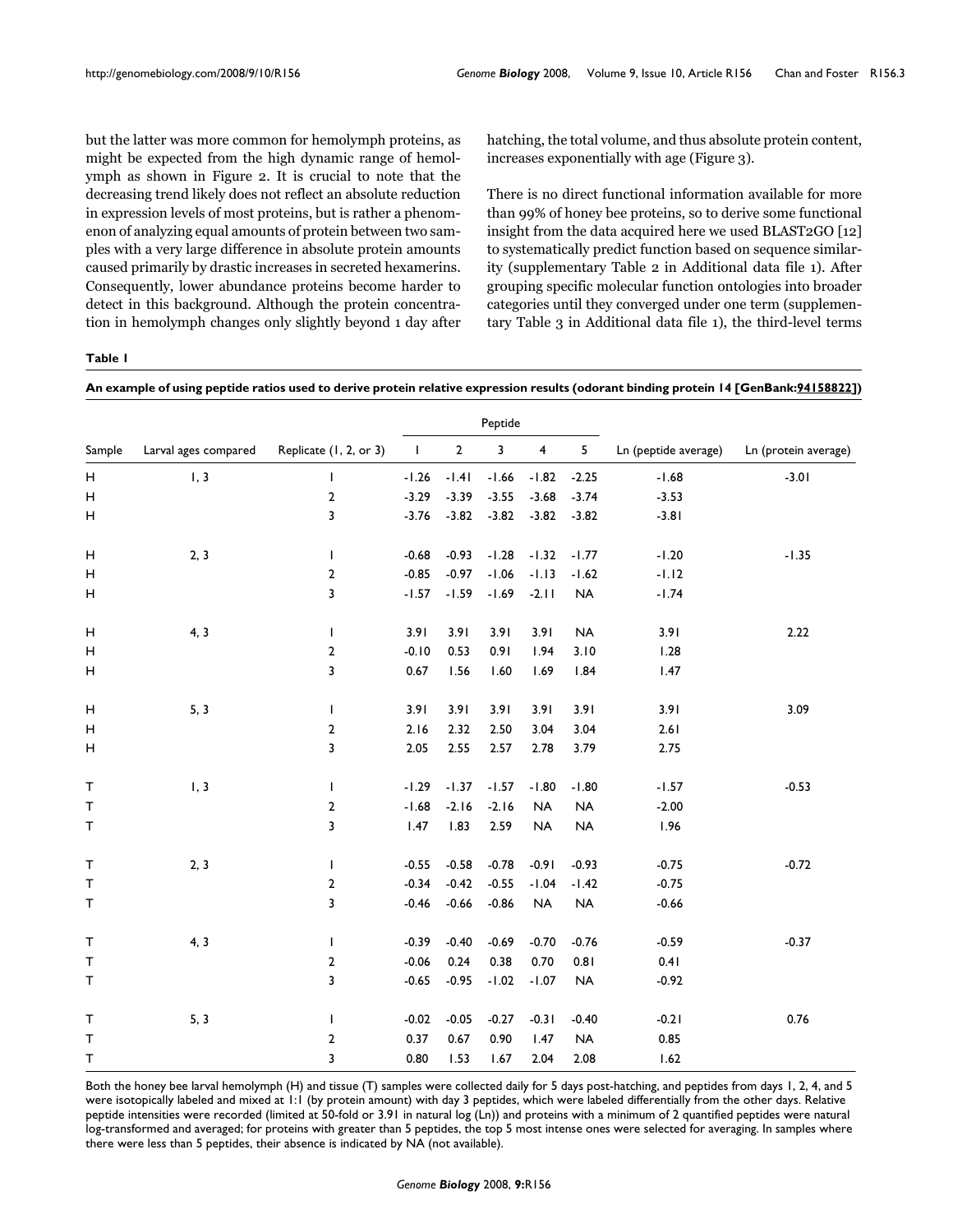

#### **Pigure 2**

PAGE of honey bee larvae **(a)** hemolymph and **(b)** solid tissue. Age is shown in days post-hatching. Molecular weight markers are shown on the left.

were analyzed in detail. To find whether a given function term was developmentally regulated, an average expression profile was generated using data from proteins belonging under each term and tested for significance at the  $p < 0.05$  level (see Materials and methods). The slope between day 1 and day 5 was calculated to approximate the directionality and strength of temporal correlation. In the 34 terms considered, 11 of them had activity profiles that satisfied the significance criteria in at least one of either the solid tissue or hemolymph expression profiles (Table [2](#page-4-0); details in supplementary Table 4 in Additional data file 1). Gene Ontology (GO) terms 'substrate-specific transporter activity' [GO:0022892] and 'transmembrane transporter activity' [GO:0022857], both of which were tissue-specific activities, were very mildly positively correlated with larval age. The majority were negatively correlated with age, with the most statistically significant being 'structural constituent of ribosome' [GO:0003735] and 'nucleic acid binding' [GO:0003676]. Others showing a similar trend include 'enzyme inhibitor activity' [GO:0004857], 'helicase activity' [GO:0004386], and 'nucleotide binding' [GO:0000166]. Terms that did not show regulation in either the tissue or hemolymph tended to be ones with non-specific participation in different pathways, such as 'transferase activity' [GO:0016740], 'kinase regulator activity' [GO:0019207] and 'cofactor binding' [GO:00048037].

With the current lack of a thoroughly curated protein function database for the honey bee, we manually assigned functional categories by employing a variety of available bioinformatic tools (see Materials and methods, and supplementary Table 5 in Additional data file 1). This is necessary because certain major classes of honey bee proteins, such as hexamerins and odorant binding proteins, do not have high enough homology to proteins in other better annotated organisms and would thus be ignored. Furthermore, most proteins were assigned to



#### **Figure 3**

Developmental changes of larval hemolymph. The left axis denotes the volume of hemolymph per larva (diamonds; μl) or hemolymph protein concentration (squares; μg/μl), while the right axis describes the mass of total protein per larva (triangles; μg). Measurements were made by pooling 5-120 larva (n = 3 separate pools) depending on age (x-axis, in days) and size. (Error bars represent 2 standard deviations.)

multiple terms, or two very similar proteins were assigned to different but similar terms ('nucleic acid binding' [GO:0003676], and 'translation factor activity, nucleic acid binding' [GO:0008135]), which greatly complicates downstream hierarchical clustering and enrichment analysis. Groups that showed a significant temporal regulation (criteria nearly identical to the analysis of level 3 molecular function GO terms) are shown in Table [3](#page-5-0) (details in supplementary Table 6 in Additional data file 1). A common protein expression pattern within a group was frequently observed. Ribosomal protein levels in the tissue were consistently lowest at day 2 and day 5, but overall decreased in relative concentration with age ( $p <$  1e-16). Proteasome subunits and protein-folding chaperones exhibited the same overall trend ( $p <$  1e-9 and  $p <$  0.005, respectively). Energy storage proteins, including apolipoproteins and hexamerins, increased with age throughout the body but the trend was more dramatic in the hemolymph ( $p < 0.005$ ). There were no signs of temporal regulation of enzymes for fatty acid synthesis, beta oxidation, and carbohydrate metabolism. However, several groups of energy producing proteins showed varying degrees of positive correlation with time: tricarboxylic acid cycle proteins (*p* < 0.05), ATP synthase subunits (*p* < 0.0005), and electron transport chain enzymes (*p* < 0.00005). Surprisingly, we observed a decreased expression of antioxidant proteins, members of the Ras GTPase superfamily, and ubiquitylation enzymes in the solid tissues as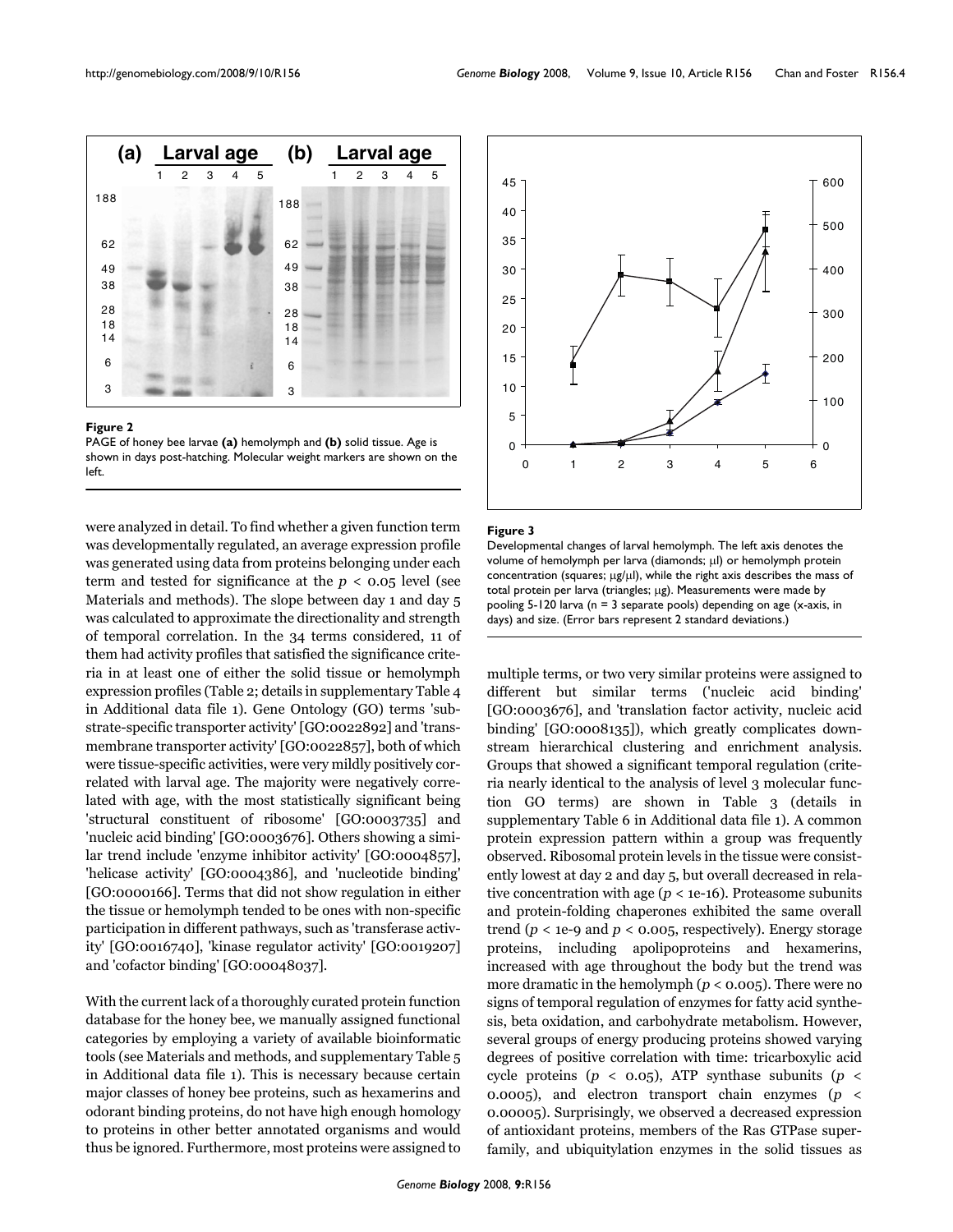#### <span id="page-4-0"></span>**Expression trends of proteins categorized under Gene Ontology terms**

| Organ | GO ID number | GO term                                           | Proteins considered | t-Test of slope between day I and day 5 | Slope   |
|-------|--------------|---------------------------------------------------|---------------------|-----------------------------------------|---------|
| H     | GO:0004857   | Enzyme inhibitor activity                         | 6                   | I.9E-02                                 | $-0.19$ |
| т     | GO:0004857   | Enzyme inhibitor activity                         | 6                   | 0.007                                   | $-0.41$ |
| т     | GO:0004386   | Helicase activity                                 | 4                   | 0.016                                   | $-0.37$ |
| т     | GO:0016787   | Hydrolase activity                                | 80                  | 0.002                                   | $-0.10$ |
| н     | GO:0003676   | Nucleic acid binding                              | 18                  | 7.2E-05                                 | $-0.24$ |
| т     | GO:0003676   | Nucleic acid binding                              | 38                  | 7.8E-09                                 | $-0.33$ |
| н     | GO:0000166   | Nucleotide binding                                | 36                  | 4.8E-03                                 | $-0.09$ |
| т     | GO:0000166   | Nucleotide binding                                | 72                  | 0.022                                   | $-0.08$ |
| н     | GO:0016491   | Oxidoreductase activity                           | 19                  | I.8E-02                                 | 0.18    |
| н     | GO:0004871   | Signal transducer activity                        | 3                   | 4.7E-02                                 | $-0.22$ |
| н     | GO:0003735   | Structural constituent of ribosome                | 18                  | I.5E-08                                 | $-0.41$ |
| т     | GO:0003735   | Structural constituent of ribosome                | 35                  | 8.4E-16                                 | $-0.34$ |
| т     | GO:0022892   | Substrate-specific transporter activity           | 34                  | 0.035                                   | 0.11    |
| т     | GO:0008135   | Translation factor activity, nucleic acid binding | 10                  | 0.037                                   | $-0.24$ |
| н     | GO:0022857   | Transmembrane transporter activity                | 4                   | 3.9E-02                                 | $-0.11$ |
|       | GO:0022857   | Transmembrane transporter activity                | 27                  | 0.010                                   | 0.12    |

Proteins were categorized under third-level molecular function terms and were evaluated as a group to assess whether their expression trends were age-regulated by performing paired *t*-tests comparing values from day 1 and day 5 of larval development, reporting the average slope between these two days if *p* < 0.05 in either the solid tissue (T) or hemolymph (H). The total number of proteins belonging under a particular GO term considered in the calculation is listed under 'Proteins considered'.

development progressed (*p* < 0.05, *p* < 0.01, and *p* < 0.05, respectively). Many typically intracellular proteins, such as ribosomal proteins and proteasome subunits, were found in hemolymph as we have described previously [3] and as others have reported in other insects [13,14].

We used hierarchical clustering to further analyze the 522 proteins that were profiled in either or both the solid tissue (Figure 4a) and hemolymph (Figure 4b), followed by enrichment analysis according to manually assigned groupings. Clusters that satisfied the criteria (see Materials and methods) for significant enrichment are shown in Table [4](#page-6-0) (complete dataset shown in supplementary Tables 7 and 8 in Additional data file 1 for tissue and hemolymph, respectively). Only a few functional classes of proteins were enriched in the same node, since expression profiles for some proteins exhibit biological variability that causes apparent inconsistency with the timecourse. Transcription and chromatin-associated proteins as well tRNA synthetases - clearly related by their tasks - shared node 376 (correlation 0.94) with pentose phosphate pathway and ubiquitylation enzymes. Energy storage and beta-oxidation proteins were both concentrated in node 434 (correlation 0.86, solid tissue). Protein turnover machinery, including ribosomes, protein folding, and proteasome, were all enriched in node 200 (correlation 0.84, hemolymph). Many of these clusters are also protein families already noted to show significant temporal regulation, such as energy storage proteins, ATP synthases, antioxidant proteins, and ubiquitylation enzymes. This indirectly suggests that suitable assignments were made during manual annotation and categorization, since their regulation patterns were grouped using independent methods.

Automated and semi-automated functional annotation and categorization effectively highlighted expression trends in large classes of proteins. With this approach, however, classes with only a few members or those where particular proteins have highly specialized function tended to fall below the significance threshold unless they were considered individually. In solid tissues, the levels of 86 proteins changed significantly (*p* < 0.05) over the tested period, accounting for 13% of all the quantifiable proteins in solid tissues. For example, levels of neuropeptide Y receptor increased 46-fold from day 3 to day 5. In the hemolymph, 66 of 481 (14%) quantified proteins changed significantly during the larval stage  $(p < 0.05)$ . Most of these are intracellular proteins, yet the regulation of truly secreted proteins is frequently far more dramatic. An imaginal disc growth factor [GenBank:[66514614\]](http://www.ncbi.nih.gov/entrez/query.fcgi?db=Nucleotide&cmd=search&term=66514614) increased more than 13-fold from day 1 to day 5 (Figure 5a). Odorant binding protein 14 [GenBank[:94158822\]](http://www.ncbi.nih.gov/entrez/query.fcgi?db=Nucleotide&cmd=search&term=94158822) levels changed in a similar fashion, with the former displaying a 40-fold change over 5 days (Figure 5b). Antimicrobial peptide apismin [Gen-Bank[:58585112](http://www.ncbi.nih.gov/entrez/query.fcgi?db=Nucleotide&cmd=search&term=58585112)] (Figure 5c) and melanization enzyme prophenoloxidase [GenBank:[58585196\]](http://www.ncbi.nih.gov/entrez/query.fcgi?db=Nucleotide&cmd=search&term=58585196) expression were also positively correlated with age.

To our knowledge this is the first proteome-level description of honey bee larval development, so to gain additional insight, we compared our data with a previously reported developmental study of the fruit fly. While *Drosophila* and *Apis* are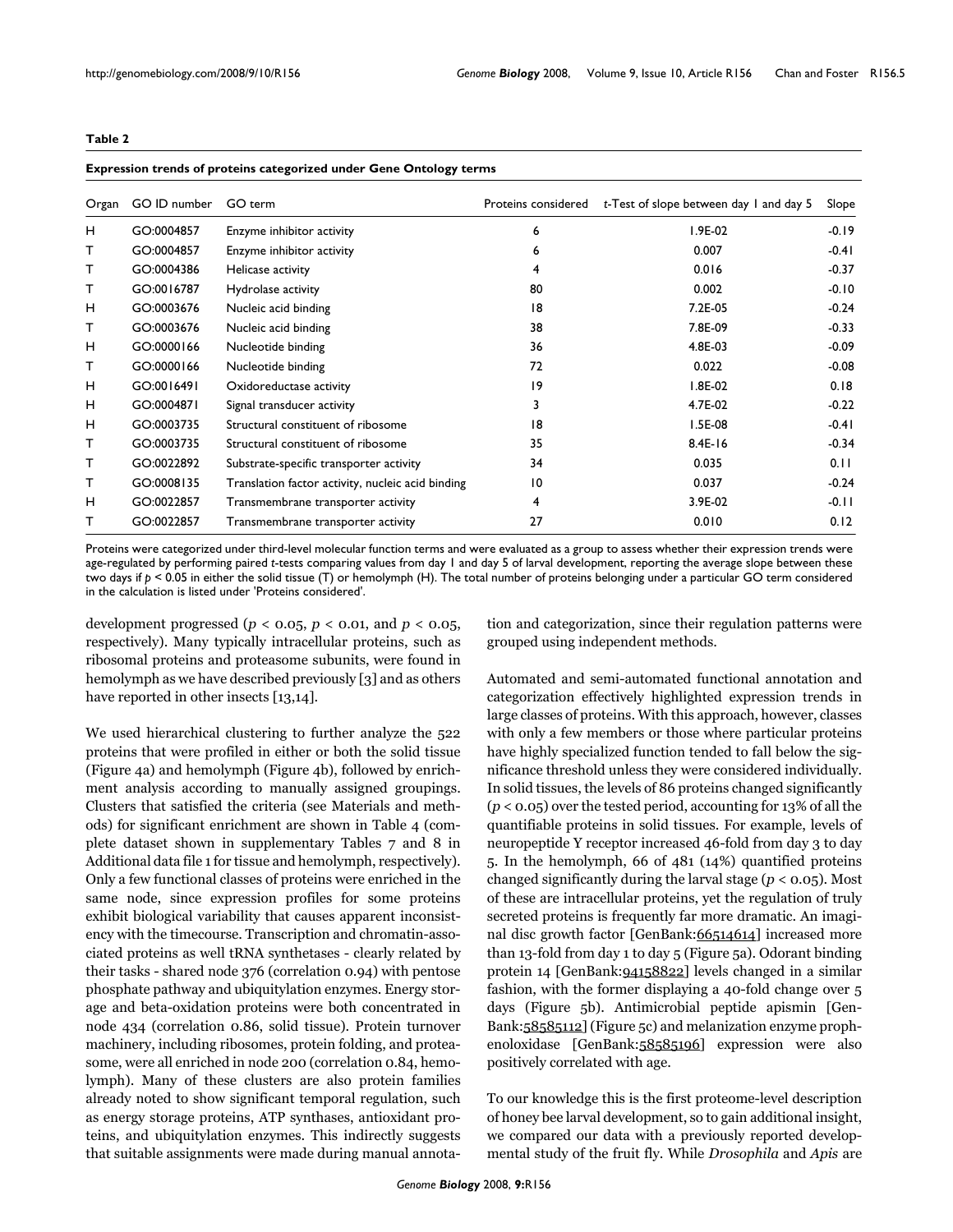| Organ | Class                           | Proteins considered | t-Test of slope between day I and day 5 | Slope   |
|-------|---------------------------------|---------------------|-----------------------------------------|---------|
| т     | Adaptor                         | 2                   | 0.002                                   | $-0.43$ |
| т     | Aldo-keto reductase superfamily | 3                   | 0.041                                   | $-0.22$ |
| т     | Antioxidant                     | 15                  | 0.017                                   | $-0.20$ |
| т     | ATP synthase                    | $\overline{10}$     | $I.AE-04$                               | 0.21    |
| н     | Carbohydrate metabolism         | 15                  | 0.003                                   | 0.20    |
| т     | Cuticle                         | $\overline{7}$      | 0.036                                   | 0.19    |
| т     | Electron transport chain        | 4                   | I.IE-05                                 | 0.22    |
| н     | Energy storage                  | 4                   | 0.004                                   | 1.20    |
| т     | Energy storage                  | 5                   | 0.028                                   | 0.56    |
| т     | Kinases or phosphatases         | 2                   | 0.044                                   | 0.24    |
| н     | Pentose phosphate pathway       | 4                   | 0.001                                   | 0.06    |
| н     | Peptidase                       | 15                  | 0.045                                   | 0.14    |
| н     | Proteasome                      | 9                   | $I.AE-04$                               | $-0.23$ |
| т     | Proteasome                      | 8                   | 8.6E-10                                 | $-0.32$ |
| т     | Protein folding                 | 34                  | 0.001                                   | $-0.17$ |
| т     | Ras superfamily                 | $\overline{10}$     | 0.009                                   | $-0.27$ |
| т     | Ribonucleoprotein               | 4                   | 0.024                                   | $-0.43$ |
| Н     | Ribosome                        | 20                  | 2.1E-09                                 | $-0.40$ |
| т     | Ribosome                        | 38                  | $4.7E - 17$                             | $-0.34$ |
| т     | Tricarboxylic acid cycle        | 21                  | 0.033                                   | 0.10    |
| т     | Translation                     | 4                   | 0.015                                   | $-0.25$ |
| т     | Ubiquitination                  | 3                   | 0.021                                   | $-0.35$ |
| н     | Uncategorized                   | 21                  | 0.029                                   | 0.18    |

#### <span id="page-5-0"></span>**Expression trends of manually annotated and categorized proteins**

Proteins were categorized manually by function and evaluated as a group to assess whether their expression trends were age-regulated by performing paired *t*-tests to compare values from day 1 and day 5. Significant (*p* < 0.05) groups in either the solid tissue (T) or hemolymph (H) are shown.

separated by 300 million years of evolution [2], *Drosophila* is nonetheless the closest highly studied phylogenetic neighbor of the bee. A whole body transcriptome study of the *Drosophila melanogaster* life cycle was published in 2002 [15], which included a list of genes that were significantly regulated during the larval period. After finding the protein homologs common to our study and the fruit fly larval dataset (34 in total), we calculated the slope of linear regression of expression trends for both organisms (the slope of the honey bee tissue and hemolymph profiles were averaged when needed; see Materials and methods). Slope values that have opposite signs or an absolute difference in slope of greater than 0.75 were considered dissimilar, amounting to 38% (13 of 34) of the proteins considered (Table [5](#page-9-0); complete dataset with BLAST homolog search results in supplementary Table 9 in Additional data file 1). The most extreme slope reported for both organisms is for the hexamerin 70b protein (1.5 for bees and 1.6 for flies).

# **Discussion**

The data presented here, at the level of the whole proteome, documents the dramatic changes occurring in developing honey bee larvae. The most striking, by far, is the 1,500-fold increase in weight over just 6 days [16]. In our proteomic analysis of the solid tissue, the most abundant organs are best represented, namely the fat body (accounts for 65% of the mass [17]), followed by the midgut and larval tubules. The hemolymph fraction reflects the secretory activities of all these tissues and also the molecules associated with intercellular communication and regulation. The presence of intracellular proteins suggest that hemolymph plays a major role in clearing apoptotic cells, in line with observations of the equivalent connective tissue in mammals (that is, blood) [18]. No dissection of specific larval organs was performed because many do not develop until the late stages, making direct comparisons of organ development by quantitative proteomics impossible.

We have found both automated (BLAST2GO) and semi-automated annotation (manual selection of descriptions provided by automated tools and manual categorization) to be very valuable for maximizing available information on an organism with otherwise very little functional annotation. While automated ontological methods were reliable and bias-free, outputs might be too generic (for example, 'ion binding'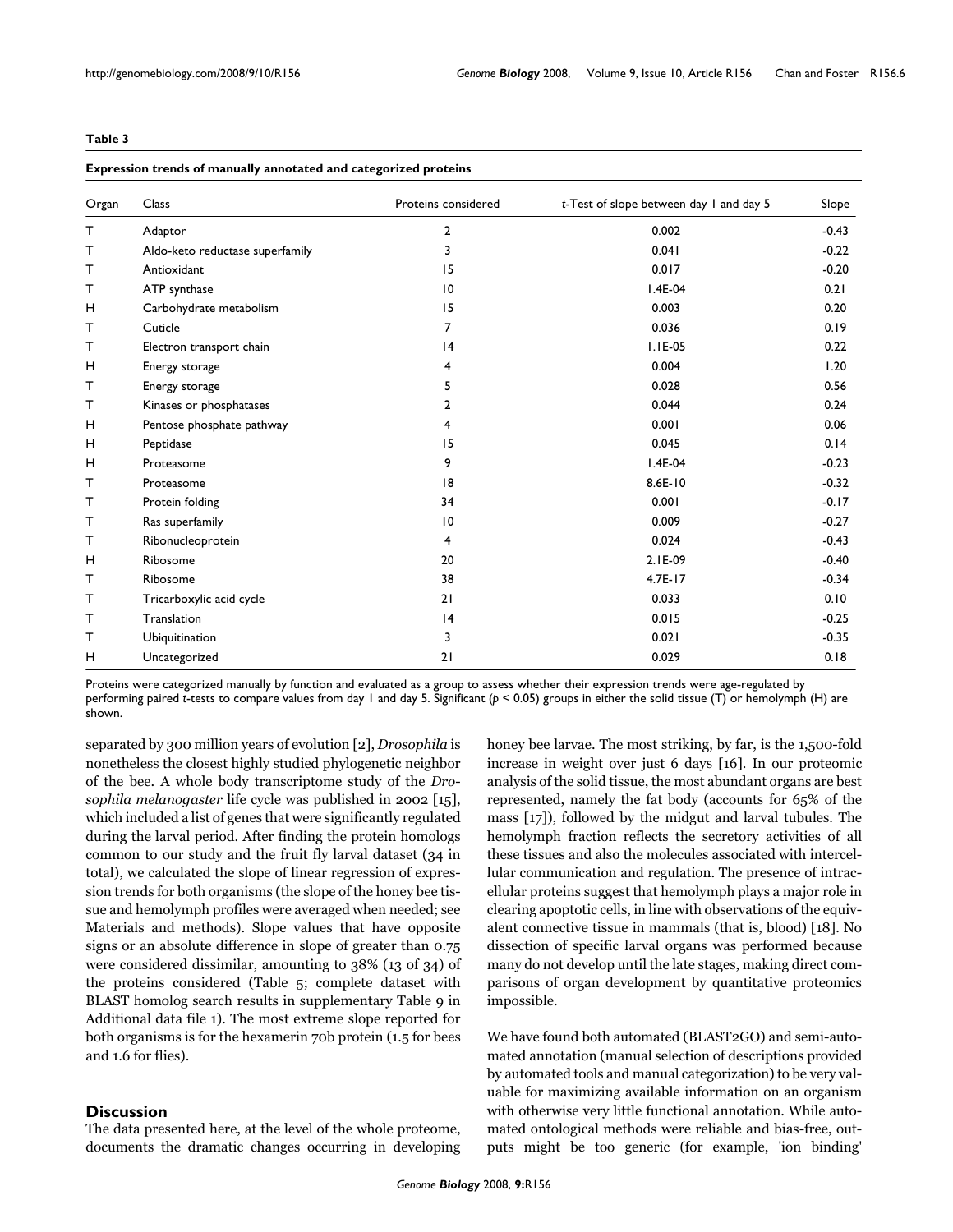| Node number         | Correlation | Proteins in this node | Protein class                    | Class total     | Percent class enrichment |
|---------------------|-------------|-----------------------|----------------------------------|-----------------|--------------------------|
| <b>Solid tissue</b> |             |                       |                                  |                 |                          |
| 265                 | 0.98        | 5                     | Helicase                         | 3               | 67                       |
| 277                 | 0.98        | 8                     | Hormone synthesis                | 4               | 50                       |
| 376                 | 0.94        | 79                    | Transcription                    | 3               | 100                      |
| 376                 | 0.94        | 79                    | Chromatin-associated protein     | 3               | 67                       |
| 376                 | 0.94        | 79                    | tRNA synthetase                  | 3               | 67                       |
| 376                 | 0.94        | 79                    | Pentose phosphate pathway        | 4               | 50                       |
| 376                 | 0.94        | 79                    | Ubiquitylation                   | 4               | 50                       |
| 377                 | 0.94        | 5                     | Food                             | 6               | 50                       |
| 411                 | 0.90        | 108                   | Aldo-keto reductase superfamily  | 3               | 67                       |
| 419                 | 0.89        | 137                   | Proteasome                       | 24              | 67                       |
| 419                 | 0.89        | 137                   | Antioxidant                      | 16              | 50                       |
| 419                 | 0.89        | 137                   | Protein receptor                 | 4               | 50                       |
| 421                 | 0.89        | 29                    | ATP synthase                     | 10              | 60                       |
| 427                 | 0.88        | 34                    | Small molecule receptor          | 4               | 50                       |
| 434                 | 0.86        | 51                    | Energy storage                   | 5               | 80                       |
| 434                 | 0.86        | 51                    | Beta-oxidation                   | 8               | 50                       |
| 438                 | 0.83        | 7                     | Cuticle                          | 7               | 57                       |
| 439                 | 0.83        | 146                   | Ras superfamily                  | 10              | 50                       |
| Hemolymph           |             |                       |                                  |                 |                          |
| 128                 | 0.97        | 35                    | Translation                      | 7               | 57                       |
| 150                 | 0.96        | 6                     | Short-chain dehydrogenase family | 4               | 50                       |
| 180                 | 0.93        | 21                    | Small molecule receptor          | 4               | 50                       |
| 183                 | 0.92        | 23                    | Food                             | 8               | 63                       |
| 183                 | 0.92        | 23                    | Glycolipid metabolism            | 3               | 67                       |
| 185                 | 0.92        | 9                     | Ubiquitylation                   | 4               | 50                       |
| 190                 | 0.89        | 63                    | Amino acid metabolism            | 8               | 50                       |
| 197                 | 0.86        | 29                    | Energy storage                   | 4               | 100                      |
| 200                 | 0.84        | 81                    | Proteasome                       | $\overline{10}$ | 90                       |
| 200                 | 0.84        | 81                    | Protein folding                  | 20              | 60                       |
| 200                 | 0.84        | 81                    | Ribosome                         | 31              | 81                       |
| 203                 | 0.82        | 21                    | Tricarboxylic acid cycle         | 4               | 75                       |

#### <span id="page-6-0"></span>**Enrichment analysis of protein classes following hierarchical clustering**

Proteins that were manually categorized by function were subjected to average-linkage clustering (Figure 3). Separate analyses were done for solid tissue and hemolymph. Only proteins that were quantified for at least 4 out of 5 days and protein classes that had at least 5 members were considered for enrichment analysis. Classes with at least 50% enrichment in nodes with a correlation of >0.8 are considered significant and shown.

[GO:0043167]), or failing to accurately represent several very important protein families of the honey bee (for example, hexamerins and odorant binding proteins), highlighting the need for manual intervention. Cluster analysis is an indispensable tool for spotting expression trends, but given that the software for rigorous statistical enrichment analysis is designed specifically for popular model organisms such as mouse, worm, and yeast, the descriptive statistical approach used here was nevertheless able to provide credible insights about larval developmental biology or led to conclusions confirmed by other information.

The major behaviour during the larval stage is feeding as it prepares itself for the subsequent pupal stage when no feeding occurs. Based on various data acquired over the past century, it has been proposed that the larval fat body undergoes two phases, beginning with a high rate of protein synthesis and poor uptake of hemolymph substances, followed by a phase of low cellular synthesis and improved uptake and storage of hemolymph proteins [19]. Our data now allows us to clarify this model and provide molecular-level detail of these changes. One of the most remarkable events in a growing larva is the substantial synthesis of hexamerins and lipoproteins in the fat body, followed by their appearance in the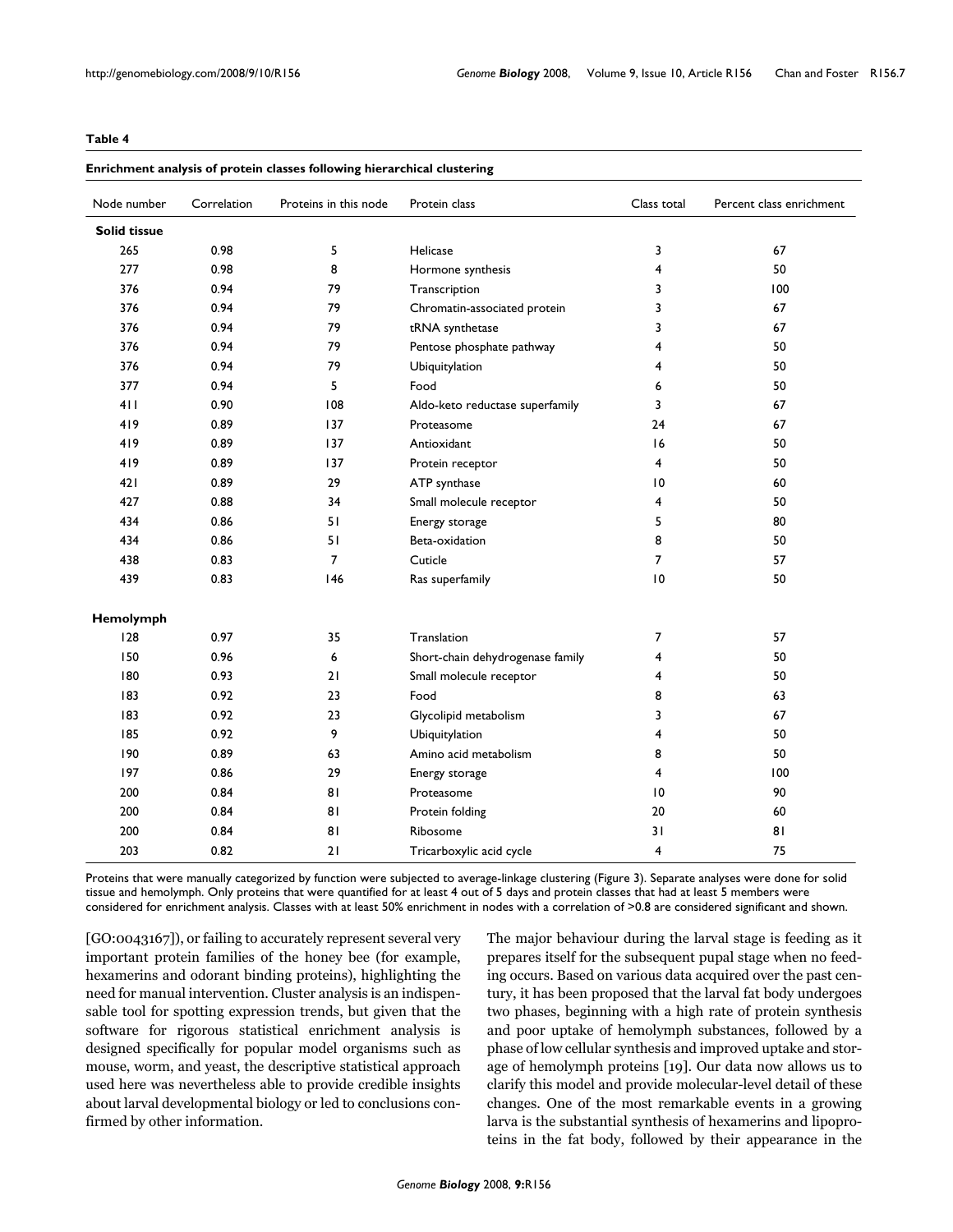

# Figure 4

Average-linkage clustering of proteins quantified in the honey bee larvae. Proteins that were quantified in either or both the **(a)** tissue or **(b)** hemolymph for at least four out of five tested days were arranged by hierarchical clustering using software described in [46]. All expression values, shown relative to day 3 (= 0, black), have been natural log-transformed (>0, red; <0, green; no data, grey). These proteins, which have been manually annotated with a function and category, are calculated for enrichment within a node (results in Table 3) if the node correlation value is >0.8 (see thick bar on scale).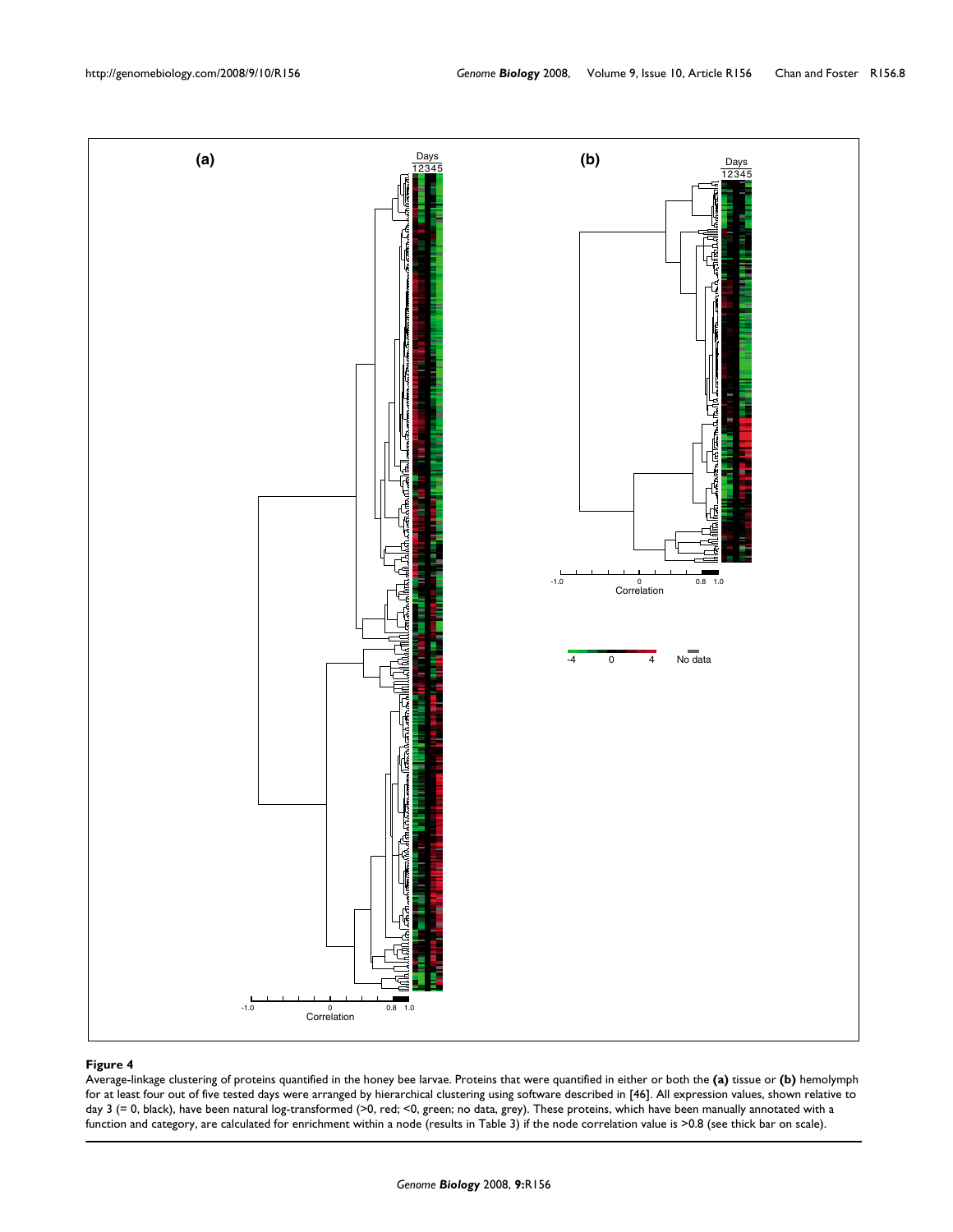hemolymph near the end of this developmental stage (reviewed extensively in [20]). While the age-dependent production of these abundant storage proteins is well known, here we provide evidence of a concomitant up-regulation of low copy transmembrane transporters [GO:0022857] that may facilitate the export, including a porin [Gen-Bank[:66521459](http://www.ncbi.nih.gov/entrez/query.fcgi?db=Nucleotide&cmd=search&term=66521459)]. Paradoxically, this astounding rate of protein production and export is paired with an opposite trend in protein synthesis machinery and accessories, which had been suspected in two reports in the 1960s [21,[22\]](#page-13-0). Now we have evidence for these previous suggestions, including the clear age-associated decrease of more than 50 detected ribosomal subunits, coupled with an increase of two transcription repressors (although at  $p < 0.1$  these did not satisfy significance criteria) to support this former notion.

Fat accumulation is an important purpose of the rapid larval growth, clearly indicated by the size of the fat body tissue relative to the whole organism, as well as the buildup of lipophorins. Lipids in larval food is only 4% by weight [23], meaning that *de novo* synthesis must account for the bulk of stored fat. Fatty acid synthase [GenBank:[66515350](http://www.ncbi.nih.gov/entrez/query.fcgi?db=Nucleotide&cmd=search&term=66515350)] was one of the most abundant proteins throughout the entire tested period based on absolute protein expression estimates [24], yet to our surprise we did not observe significant temporal regulation in the expression of this enzyme with age. It is worth noting that 'fat body' is somewhat of a misnomer, given that it is involved in protein and glycogen storage, as well as fat [19,25]. To drive these endergonic biosynthetic processes, the demands for ATP must therefore be great. Not only do we observe significant age-associated increases in ATP synthase subunits, but also enzymes in energy-producing pathways such as the tricarboxylic acid cycle and the electron transport chain components. This may be attributed to an increase in mitochondria size or numbers; however, there are at least two reports that claim the number of mitochondria decreases as the larva approaches pupation in other insects [26,27].

Proteins with high copy number, including the many discussed above, are always the first to be investigated in any organism. The difficulties in studying proteins in honey bee larva have multiple sources: the abundant storage proteins broaden the dynamic concentration range, obscuring the rare proteins; the clean dissection of larval organs presents a technical challenge since the fat body is large and is difficult to remove; and finally, the lack of available antibodies against even the most common proteins makes many conventional biochemistry experiments, such as immunoprecipitation and western blotting, impossible. These reasons have especially hindered the study of fine larval organs such as the nervous system and low abundance proteins related to immunity or pathway regulation.

The ability of larvae to respond to external stimuli and internal regulatory cues increases with time, a trend that is clearly reflected in our data. For example, odorant-based communi-



#### **Figure 5**

Expression profiles of four selected proteins during larval development. Expression levels (y-axis, expressed in natural log scale) over 5 days of larval growth (x-axis) are shown for 3 proteins discussed in the text: **(a)**  imaginal disc growth factor [GenBank:[66514614](http://www.ncbi.nih.gov/entrez/query.fcgi?db=Nucleotide&cmd=search&term=66514614)], **(b)** odorant binding protein 14 [GenBank[:94158822](http://www.ncbi.nih.gov/entrez/query.fcgi?db=Nucleotide&cmd=search&term=94158822)], **(c)** apismin [GenBank:[58585112\]](http://www.ncbi.nih.gov/entrez/query.fcgi?db=Nucleotide&cmd=search&term=58585112). Error bars represent one standard deviation.

cation has been observed in old larvae [28,29]. Odorant binding protein 14 [GenBank:[94158822\]](http://www.ncbi.nih.gov/entrez/query.fcgi?db=Nucleotide&cmd=search&term=94158822) was detected even on the first day after hatching, showing upregulation with age (Figure 5b). This suggests that younger larvae may have the capa-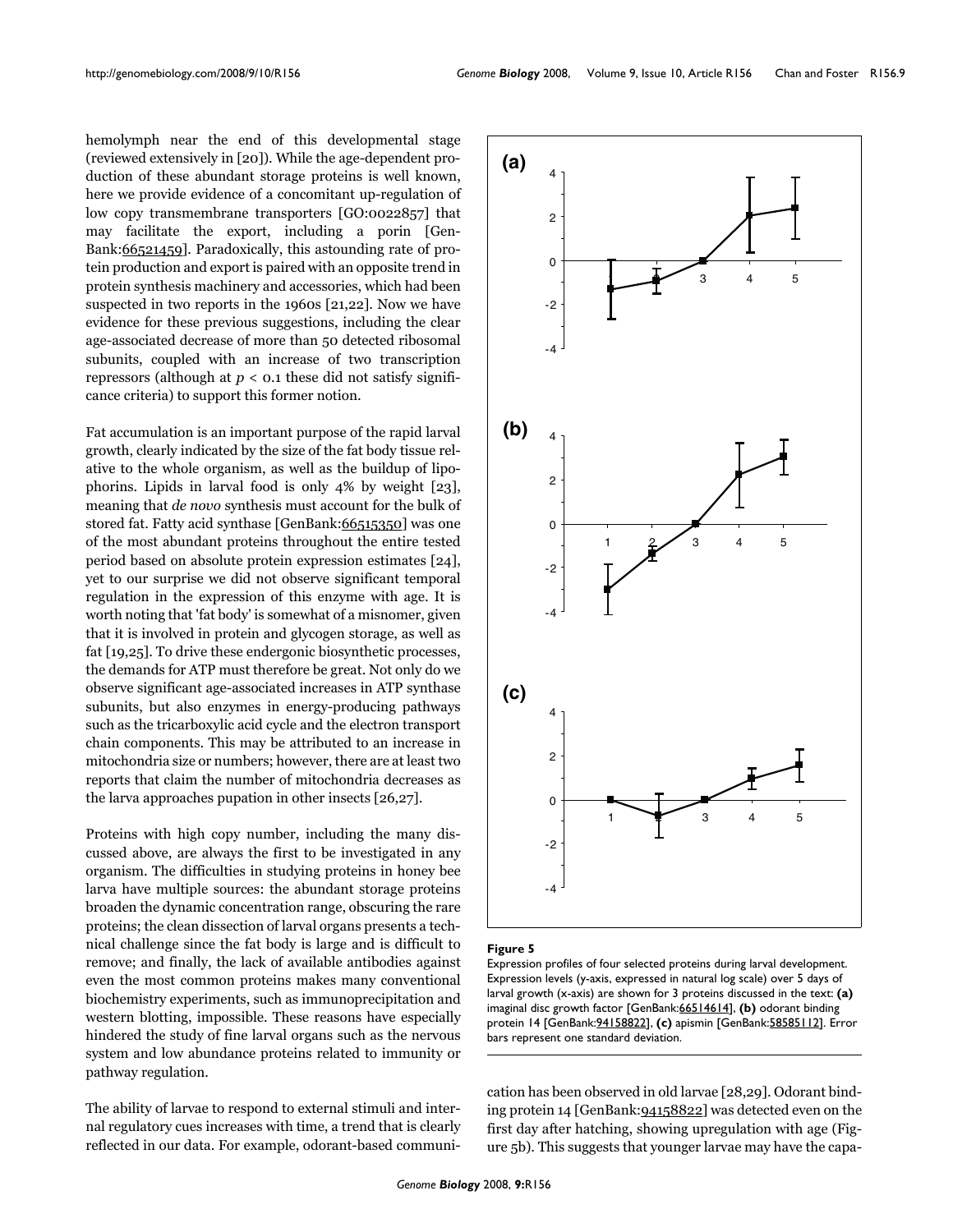## <span id="page-9-0"></span>**Comparing expression levels in honey bee versus fruit fly larvae**

| Honey bee accession<br>number | Protein description                                                               | Slope difference (honey bee minus<br>fruit fly) | Expression trend: different or same? |
|-------------------------------|-----------------------------------------------------------------------------------|-------------------------------------------------|--------------------------------------|
| GenBank: <u>48126476</u>      | Translation: initiation factor 3f                                                 | 0.01                                            | Same                                 |
| GenBank: 110749015            | Short-chain dehydrogenase family:<br>oxidoreductase                               | 0.22                                            | Same                                 |
| GenBank: 110756656            | Protein methylation: arginine<br>methyltransferase                                | 0.10                                            | Same                                 |
| GenBank: <u>110759433</u>     | Ribonucleoprotein: ribonucleoprotein                                              | 0.10                                            | Same                                 |
| GenBank: 10761364             | Cytoskeleton: alpha-actinin                                                       | 0.19                                            | Same                                 |
| GenBank: <u>66547531</u>      | Pentose phosphate pathway: 6-<br>phosphogluconate dehydrogenase                   | 0.24                                            | Same                                 |
| GenBank:66509442              | Peptidase: dipeptidyl aminopeptidase                                              | 0.02                                            | Same                                 |
| GenBank: 10764347             | Amino acid metabolism: enolase-<br>phosphatase E1 (methionine salvage<br>pathway) | 0.50                                            | Same                                 |
| GenBank: <u>110762382</u>     | Transcription: spermidine synthase                                                | 0.51                                            | Same                                 |
| GenBank: 110763730            | Antioxidant: glutathione S transferase                                            | 0.32                                            | Same                                 |
| GenBank:66504249              | Uncategorized: protein kinase c substrate                                         | 0.33                                            | Same                                 |
| GenBank: 110755309            | Protein receptor: high density lipoprotein<br>binding protein                     | 0.33                                            | Same                                 |
| GenBank: <u>110750855</u>     | Unknown function: unknown function                                                | 0.36                                            | Same                                 |
| GenBank: 94158626             | Electron transport chain: cytochrome<br>p450                                      | 0.51                                            | Same                                 |
| GenBank: 58585148             | Energy storage: hexamerin 70b                                                     | 0.15                                            | Same                                 |
| GenBank: 48095159             | Peptidase: serine protease                                                        | 0.34                                            | Same                                 |
| GenBank: <u>66524124</u>      | Peptidase: carboxypeptidase B                                                     | 0.07                                            | Same                                 |
| GenBank:66509812              | Peptidase: angiotensin converting enzyme                                          | 0.28                                            | Same                                 |
| GenBank: 110762229            | Peptidase: chymotrypsin                                                           | 0.47                                            | Same                                 |
| GenBank:66510448              | Glycolipid metabolism: beta-glucosidase<br>(glucocerebrosidase)                   | 0.10                                            | Same                                 |
| GenBank: <u>110766932</u>     | Uncategorized: mannosidase, lysosomal                                             | 0.50                                            | Same                                 |
| GenBank:66513481              | Ubiquitination: ubiquitin-activating enzyme<br>ΕI                                 | 0.48                                            | <b>Different</b>                     |
| GenBank:66522467              | Uncategorized: juvenile hormone<br>inducible protein                              | 0.95                                            | Different                            |
| GenBank: <u>48104663</u>      | Protein receptor: protein kinase C<br>receptor                                    | 0.60                                            | Different                            |
| GenBank: <u>110758189</u>     | Uncategorized: carboxylesterase                                                   | 0.94                                            | Different                            |
| GenBank: 110756254            | Ribonucleoprotein: ribonucleoprotein                                              | 0.67                                            | Different                            |
| GenBank:66522232              | Uncategorized: isochorismatase                                                    | 0.43                                            | Different                            |
| GenBank:66535270              | Uncategorized: oxoacidtransferase                                                 | 0.42                                            | Different                            |
| GenBank: 66521459             | Membrane transporter: porin                                                       | 0.59                                            | <b>Different</b>                     |
| GenBank: 10764660             | Helicase: RNA helicase                                                            | 0.56                                            | Different                            |
| GenBank: 10762902             | ATP synthase: ATP synthase component                                              | 0.77                                            | Different                            |
| GenBank:66525867              | Small molecule carrier: solute carrier                                            | 0.82                                            | Different                            |
| GenBank: 58531215             | Membrane transporter: translocase, ATP                                            | 0.87                                            | Different                            |
| GenBank: 10759569             | Apoptosis: beta-hexosaminidase                                                    | 1.14                                            | Different                            |

Genes in a life-cycle transcriptomic analysis of *D. melanogaster* [15] were compared to honey bee larval proteomics data in this report by finding homologs common to these studies. Significant matches (see Materials and methods for criteria) were assessed by comparing the slope values calculated between days 1 and 4: a protein is marked 'same' if the sign of the slope was the same and had a difference no greater than 0.75; otherwise, they are marked as 'different'.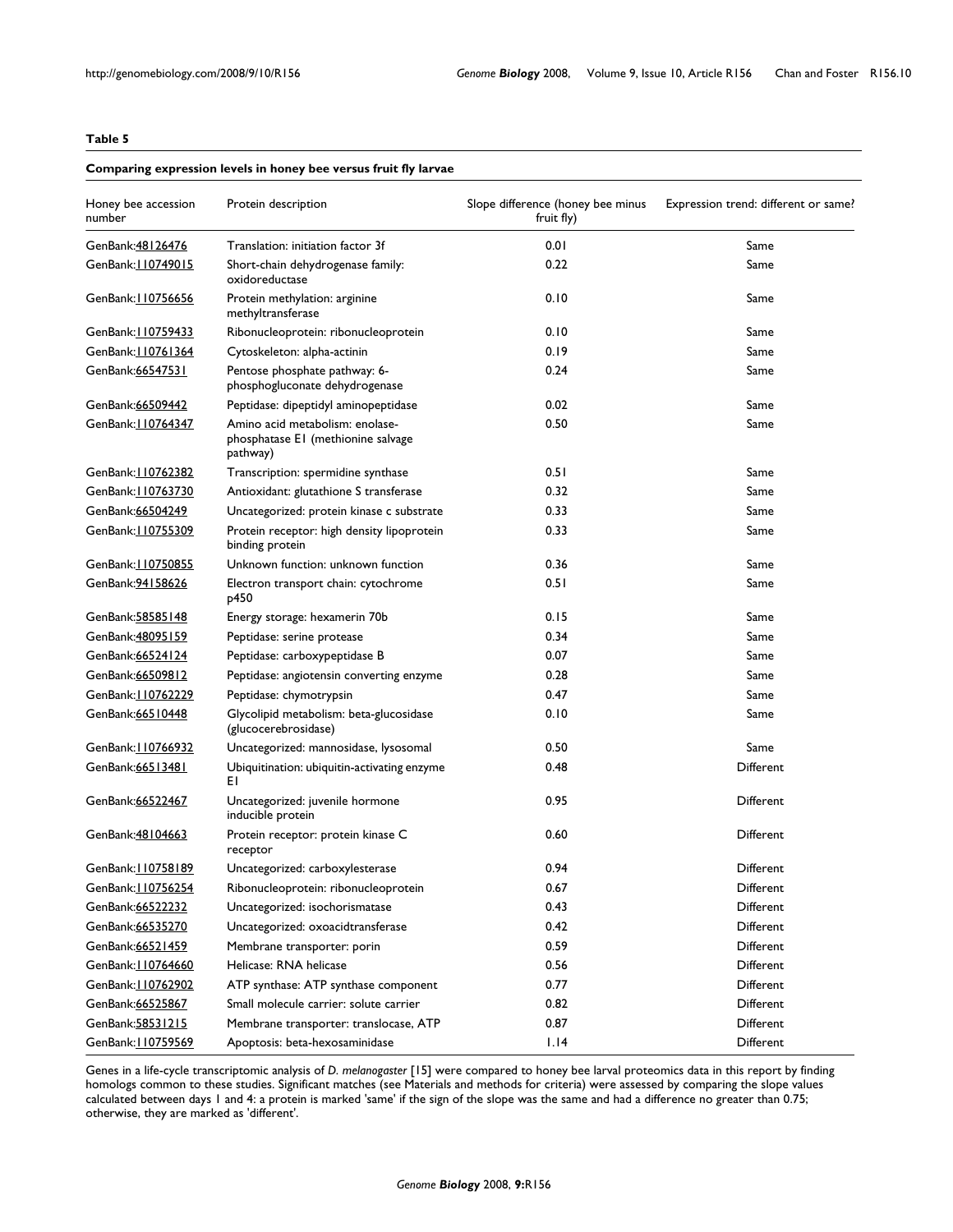bility to bind certain odorant molecules, but whether that translates into pheromonal communication is entirely speculative. The positive temporal regulation of antimicrobial peptide apismin [GenBank:[58585112\]](http://www.ncbi.nih.gov/entrez/query.fcgi?db=Nucleotide&cmd=search&term=58585112) (Figure 5c) and the melanization enzyme prophenoloxidase [Gen-Bank[:58585196](http://www.ncbi.nih.gov/entrez/query.fcgi?db=Nucleotide&cmd=search&term=58585196)] in the hemolymph, which have clear roles in defense [30-33], matches the observed susceptibility to diseases such as foulbroods of the young larvae, suggesting that one or both of these may be the factor responsible for successful defense against foulbroods in older larvae. However, a Clectin [GenBank[:110750008\]](http://www.ncbi.nih.gov/entrez/query.fcgi?db=Nucleotide&cmd=search&term=110750008) and a complement factor [Gen-Bank[:66508940\]](http://www.ncbi.nih.gov/entrez/query.fcgi?db=Nucleotide&cmd=search&term=66508940) actually have no observable expression trends, indicating that they may have alternative roles different from homology-based function predictions. The 46-fold increase of a neuropeptide Y receptor [GenBank[:110764421](http://www.ncbi.nih.gov/entrez/query.fcgi?db=Nucleotide&cmd=search&term=110764421)], which controls appetite and fat storage, is reasonable given the feeding activity of the larvae. An imaginal disc growth factor [GenBank[:66514614](http://www.ncbi.nih.gov/entrez/query.fcgi?db=Nucleotide&cmd=search&term=66514614)] increased by 40-fold over the course of the experiment (Figure 5a) presumably gears the larva for pupal development where specific limbs and organs will grow from imaginal discs containing highly differentiated cells.

Proteomics is generally a discovery method and is thus an excellent mechanism for hypothesis generation. We were able to find several peculiar proteins supported by a number of high quality mass spectra but no plausible explanation for its presence or degree of age-dependent regulation. A protein annotated as 'PREDICTED: similar to CG15040-PA' [Gen-Bank[:110749732\]](http://www.ncbi.nih.gov/entrez/query.fcgi?db=Nucleotide&cmd=search&term=110749732) was consistently found only in the hemolymph of older larvae (up to 24-fold higher in 5-day old compared to 3-day old larvae), yet it has no likely homologs or discernable functional domains, bearing only a vague resemblance to a protein [GenBank:[124512744\]](http://www.ncbi.nih.gov/entrez/query.fcgi?db=Nucleotide&cmd=search&term=124512744) from *Plasmodium falciparum* 3D7, found by PSI-BLAST [34,35].

# **Conclusion**

To study honey bees, individual, environmental, and social factors must be considered. The larval developmental stage has been shown to be a highly complex period of biochemical regulation. The proteomics data presented here are able to support a model for energy metabolism and storage, as well as reveal unexpected expression trends for proteins that respond to external and internal stimulus, such as pheromones, pathogens, and oxidants.

# **Materials and methods Reagents**

All salts and chemicals were of analytical grade or better and were obtained from Sigma-Aldrich (St. Louis, MO, USA) unless otherwise indicated. All solvents were of high performance liquid chromatography grade and were obtained from ThermoFisher Scientific (Waltham, MA, USA). The following materials were obtained as indicated: endopeptidase Lys-C from, Wako Chemicals (Osaka, Japan); porcine modified

trypsin, Promega (Nepean, Ontario, Canada); loose ReproSil-Pur 120  $C_{18}$ -AQ 3 μm, Dr Maisch (Ammerbuch-Entringen, Germany); 96-well full skirt PCR plates, Axygen (Union City, CA, USA); fused silica capillary tubing, Polymicro (Phoenix, AZ, USA); 5 μl Microcap pipettes for hemolymph collection, Drummond (Broomall, PA, USA); soft forceps for holding bees, BioQuip (Rancho Dominguez, CA, USA); protease inhibitor mixture, Roche Applied Science (Basel, Switzerland); precast 4-12%, 1 mm thick NuPAGE Novex BisTris2 Gels, Invitrogen (Carlsbad, CA, USA).

# **Obtaining larvae of known ages**

Honey bee (*A. mellifera ligustica*) larvae were obtained from colonies kept at the University of British Columbia, Vancouver, BC, Canada. Samples were collected in the summer and early autumn. To acquire larvae of known ages, a queen was isolated on an empty frame of dark comb bracketed by two frames approximately 50% filled with honey and pollen for 16 h inside a nucleus colony with several hundred worker bees. The brood frame with newly laid eggs was then replaced into the original hive, along with the queen, workers and two supporting frames. The queen was separated from the newly laid eggs using a queen excluder to prevent additional eggs from being deposited. Three days after reintroducing the eggs into the colonies, larvae were collected for five consecutive days. In this system the maximum error in larval age would be 16 h. Empirical testing with shorter times did not yield enough eggs/larvae to sample the same population over all five days of development. Before proceeding with protein collection, all larvae were washed three times in phosphate buffered saline to reduce royal jelly contamination.

# **Protein collection**

For 1- to 3-day old larvae, hemolymph was collected by piercing the larval skin, taking care not to cause organ damage by avoiding deep cuts. For 4- and 5-day old larvae, hemolymph was collected by inserting a disposable 5 μl glass Microcap pipette two-thirds of the way down one side of the larva, drawing liquid by capillary action. All hemolymph samples were centrifuged for 10 minutes at 16,100 relative centrifugal force (r.c.f.) at 4°C to pellet cells and debris, which were added to the tissue samples. The tissues were homogenized by a bead mill using a tungsten bead in each 2 ml self-locking tube (Eppendorf, Hamburg, Germany) at 30 Hz for 5 minutes in 50 μl of phosphate buffered saline containing a protease inhibitor cocktail tablet solution (Roche) at 8 times the suggested concentration. Lysis buffer (100 μl of NP-40, and so on) was added before the sample was homogenized by 10 strokes through a syringe tipped with a 25 G needle. The sample was clarified for 10 minutes at 16,100 r.c.f. at 4°C and the pelleted debris was discarded. The Coomassie Plus Protein Assay (Pierce, Rockford, IL, USA) was used to determine protein concentrations of the tissue lysates and the clarified hemolymph according to the manufacturer's instructions before they were stored at -20°C until used.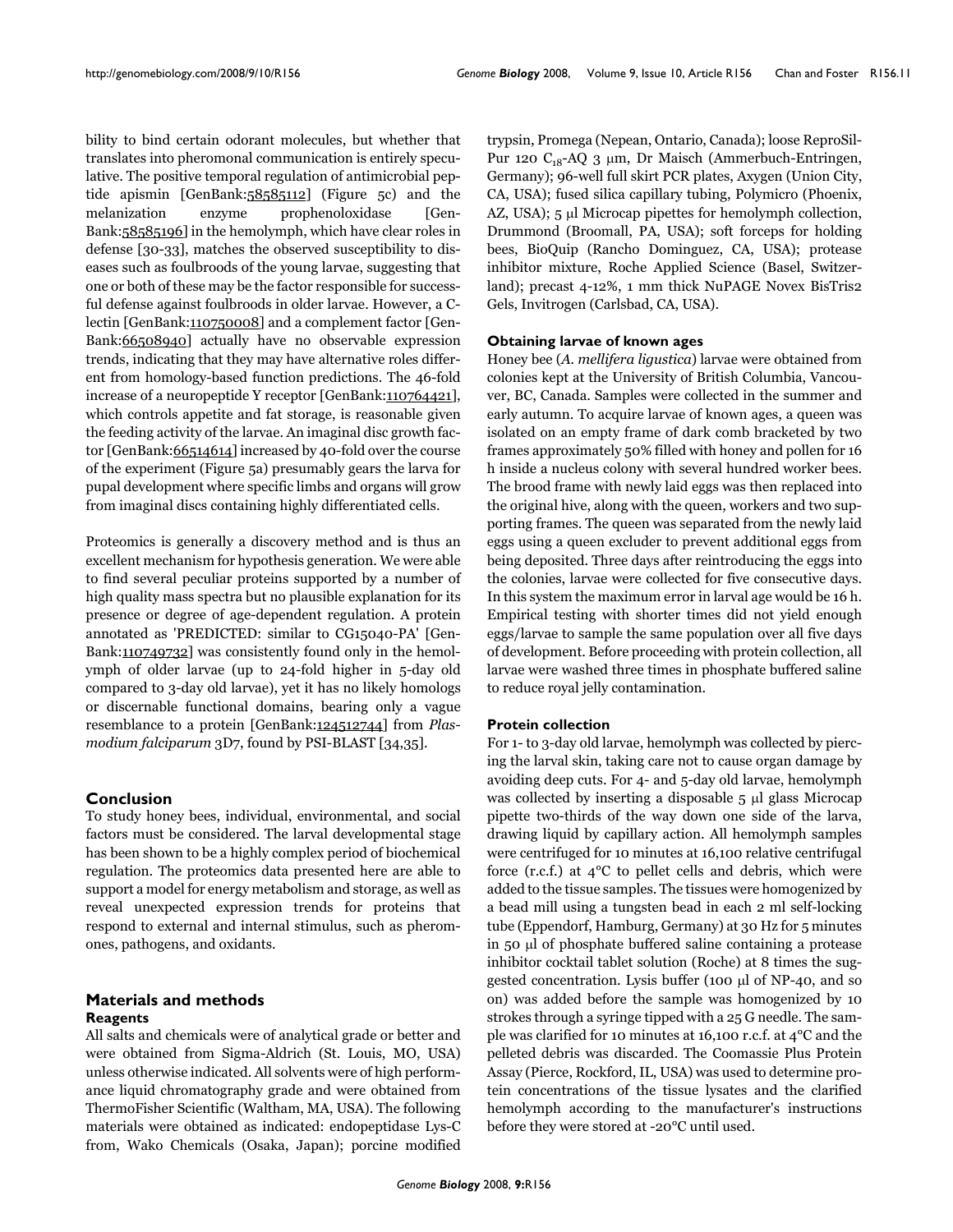#### **Denaturing protein gel electrophoresis**

Tissue and hemolymph proteins were resolved on precast (Invitrogen) 4-12% NuPAGE gels (30 μg/lane) in reducing conditions with MES buffer according to the manufacturer's instructions. Blue-silver stain [36] was used to visualize protein bands.

## **Sample preparation for mass spectrometry analysis**

Larval tissue or hemolymph protein were aliquoted to provide 20 μg per sample before they were precipitated using the ethanol/acetate method as described [37]. The insoluble proteins were pelleted and temporarily stored at 4°C after a 10 minute centrifugation at 16,100 r.c.f. The ethanol supernatant was vacuum-dried, solubilized in sample buffer (3% acetonitrile, 1% trifluoroacetic acid, 0.5% acetic acid), and purified using the  $C_8$  flavor of STop And Go Extraction (STAGE) tips [38] to remove contaminants such as lipids, nucleic acids, and protease inhibitors. Bound proteins were eluted using 100% acetonitrile and vacuum-dried before adding 0.5 μl of 1.5 M Tris-HCl, pH 8.8. The bulk protein pellet and  $C_8$  purified proteins were digested using LysC and trypsin as described [37]. Peptides were desalted using  $C_{18}$  STAGE tips and the eluted solution was dried by vacuum centrifugation. For proteome profiling by relative quantification, binary analysis between timepoints was performed by chemical dimethylation of peptides from different timepoints using either light (CH<sub>2</sub>O) or heavy (CD<sub>2</sub>O) isotopologues of formaldehyde. For both the hemolymph and tissue samples, 3-day old larvae were used as a reference for all other timepoints, such that their peptides were always labeled with the opposing form of formaldehyde from days 1, 2, 4, and 5 before mixing the differentially labeled samples. Samples were fractionated on  $C_{18}$ -SCX- $C_{18}$  STAGE tips using a 10-step ammonium acetate elution gradient [39] and dried peptide samples were resuspended in 1% trifluoroacetic acid, 3% acetonitrile, 0.5% acetic acid prior to analysis on a linear trapping quadrupole-Orbitrap hybrid mass spectrometry (ThermoFisher Scientific, Waltham, MA, USA) as described in [3].

# **Raw data processing**

Following liquid chromatography-mass spectrometry analysis, peak lists were extracted from the raw data using Extract\_MSN.exe (ThermoFisher Scientific) and DTA Supercharge [40] as described [41]. Results were searched using Mascot (v2.2) against a database containing the protein sequences of: Honey Bee Official Gene Set 1 [42], common exogenous contaminants (human and sheep keratins) and additives (porcine trypsin, lysyl endopeptidase C), the polyprotein of the deformed wing virus (common and often asymptomatic [43]), and the reversed sequences of all of the above as a decoy for reporting false discovery rates. The following Mascot parameters were used: trypsin (allowing up to one missed cleavage) or no enzyme specificity (in separate searches); carbamidomethyl as a fixed modification, variable modifications of dimethylation by both hydrogen isotopes at the peptides' amino termini and lysine ε-amino groups, 10 ppm peptide tolerance; 0.8 Da tandem mass spectrometry tolerance, and electrospray ionization-Trap fragmentation characteristics. Results were saved in Peptide Summary format with the 'Require Bold Red' option checked, applying a score cutoff corresponding to  $p < 0.05$ , which is 27 where results were limited to tryptic peptides, and 47 where no enzymes were specified. Since each sample was fractioned, generated files were combined using the in-house script Pickletrimmer.pl. MSQuant [40] was used to semi-automatically extract chromatographic peak volumes in both the light and heavy isotopologues of each detected peptide. Only peptides with an absolute calibrated mass error of  $\leq$  ppm were considered further. For protein quantification, the file was parsed (in-house script: QC\_msqfa.pl) to obtain natural logarithm (Ln)-transformed heavy/light peptide volume ratios, which were median-normalized before they were averaged to calculate a relative protein ratio of day 3 larvae/day  $\times$  larvae (where  $x = 1, 2, 4,$  or 5). From the three biological replicates of each binary comparison, proteins quantified with at least two quantified peptides from two or more replicates were averaged. Proteins whose relative quantities could be tracked for at least 4 of 5 days in either the tissue or hemolymph were considered to be profiled. For protein identification, the above peptides and unquantified sequences were extracted from MSQuant outputs. After removing redundant entries (in-house script: QC\_remduplicate.pl), each was matched to their respective protein (in-house script: finalist.pl), excluding hits that were verified by equal to or less than two peptides of at least six or more residues. The false discovery rate was estimated by dividing the sequence-reversed proteins that failed to be eliminated after applying the above criteria.

# **Automated protein annotation to Gene Ontology terms**

All identified proteins were matched to GO [44] terms using BLAST2GO [12], following their standard procedure of performing BLAST searches for each protein (BLASTp, nr database, high scoring segment pair (HSP) cutoff length 33, report 20 hits, maximum e-value 1e-10), followed by mapping and annotation (e-value hit filter 1e-10, annotation cutoff 55, GO weight 5, HSP-hit coverage cutoff 20). After generating a directed acyclic graph (sequence filter 2, score alpha 0.6, node score filter 0) of molecular function terms (not shown), which groups specific terms into broader categories, ontologies on the third level of this graph were further analyzed by statistical testing (see below). The term 'protein binding' [GO:0005515] was omitted because this included the most number of proteins, most of which belonged under another more informative term.

# **Semi-automated protein annotation and manual categorization**

Protein descriptions were taken from several sources or tools, all of which are sequence homology-based derivations. Offi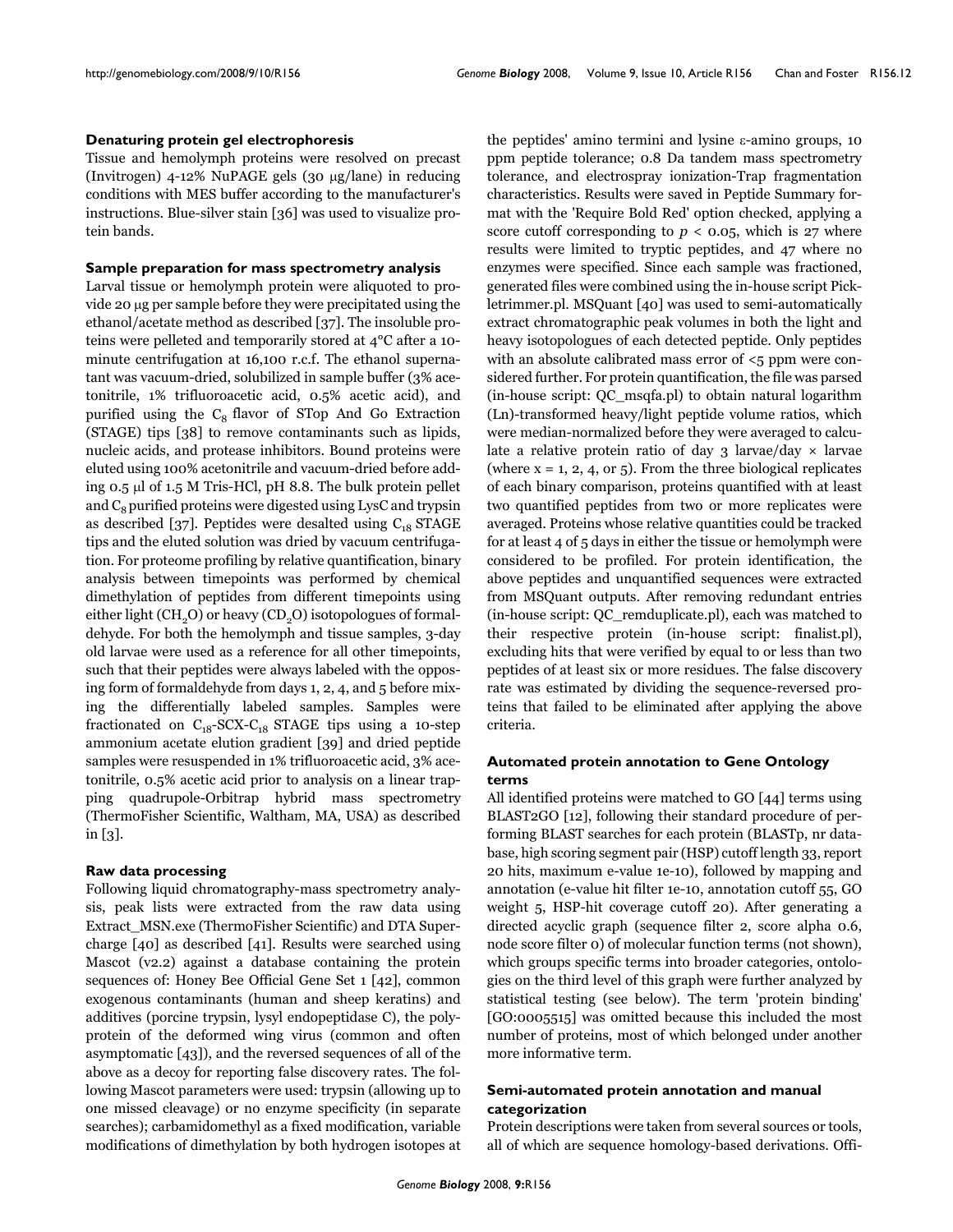cial protein names given in the Official Gene Set 1 [42] were used if the name was informative. BLAST2GO-derived descriptions were used where protein function was not clear from the official name (for example 'hypothetical protein'). If an appropriate name was still not derived, searches against the Conserved Domain Database (NCBI) were performed and considered matched for e-values <1e-10. As a final measure for matching a protein with a functional name, proteins descriptions were copied from Blast2seq [45] results (accessed via BLink in NCBI) if matches had >25% sequence identity and an e-value of  $\le$ 1e-10 over the aligned region. If none of these steps provided useful information, the protein was labeled and categorized with 'unknown function.' Proteins with descriptions but that did not fit under a specific category were classified as 'uncategorized' (supplementary Table 5 in Additional data file 1). Proteins that were not manually annotated are marked with 'NA' in the 'Description' column of supplementary Table 1 in Additional data file 1.

## **Statistical analysis**

To each class of manually assigned proteins, a pairwise, twotailed *t*-test was performed using each protein in that class by taking the relative ratio in day 1 and comparing to day 5. Groups with  $p < 0.05$  were considered to be temporally regulated, and their directionality of regulation was calculated by averaging the slopes of individual proteins within a group using day 1 and day 5 timepoints. Third-level GO molecular function terms were analyzed in the same manner, except all the proteins considered were quantified over all five days tested in at least one of the tissue or hemolymph datasets. To individual proteins, the same criteria for significance was used, taking values from each biological replicate as a data point in a pairwise comparison between the earliest and latest day the protein was quantified. We also performed average linkage clustering of the protein expression levels for proteins that were quantified over at least 4 days in either the tissue or hemolymph using Cluster and visualized by Treeview [46]. The grouping sizes ranged from 2 to 55 proteins. To normalize this variation, the number of proteins in a given class is reported as a percentage of the total class size (percent enrichment, using in-house script QC\_nodeenrichment.pl). Only nodes that included at least 50% of all the proteins in that class and had a Pearson's correlation coefficient of greater than 0.8 were considered to be within the same cluster. Protein families with three or fewer members were included as part of the tree diagram, but were not considered for whether they formed a significant cluster.

## **Comparison to Drosophila**

Proteomic profiles resulting from this work were compared to the transcriptomic profiles of previously published *Drosophila* homologs [15] for the timepoints matching most closely to days 1 to 4 of the honey bee larval stage (h = 24, 49, 72, 96) for genes that were significantly regulated over this period (the fruit fly larval stage is shorter than that of bee by 1 to 2 days). BLASTp was used to find homologs in the Honey

Bee Official Gene Set 1, which were defined as matches having e-values <1e-10 with at least 25% identity within the aligned region. Timepoints of the *Drosophila* dataset were normalized to the h = 72 timepoint and Ln transformed. To compare the expression trend between the two organisms, the slope of the line-of-best-fit for proteins (bees) or genes (flies) was calculated: expression trends with slopes that differed in signage or had an absolute difference of greater than 0.75 were considered to be dissimilar. Slopes whose absolute Pearson's correlation coefficient value was <0.5 were considered insignificant and, therefore, not considered. In instances where a significant slope could be calculated for a protein in both the tissue and hemolymph samples, the slopes were averaged.

## **Abbreviations**

GO: Gene Ontology; Ln: natural logarithm; r.c.f.: relative centrifugal force; STAGE: STop And Go Extraction.

# **Authors' contributions**

QWCT and LJF jointly conceived of the study, authored the scripts used in the data analysis and wrote the manuscript. QWCT conducted all the experimental work, mass spectrometric analysis and bioinformatics. LJF supervised the work and helped to troubleshoot throughout.

# **Additional data files**

The following additional data are available with the online version of this paper. Additional data file 1 includes supplementary Tables 1-10.

## **Acknowledgements**

The authors wish to thank Nikolay Stoynov for technical assistance. Operating funds for this work came from the Natural Sciences and Engineering Research Council (NSERC) of Canada. The mass spectrometry hardware and software were funded by the Canadian Foundation for Innovation and the Michael Smith Foundation for Health Research through the British Columbia Proteomics Network. QWTC is supported by an NSERC PGS-D award and LJF is the Canada Research Chair in Organelle Proteomics and a Michael Smith Foundation Scholar.

# **References**

- 1. Haldane JBS: **Aristotle's account of bees' 'dances'.** *J Hellenic Studies* 1955, **75:**24-25.
- 2. Consortium THGS: **Insights into social insects from the genome of the honeybee** *Apis mellifera***[.](http://www.ncbi.nlm.nih.gov/entrez/query.fcgi?cmd=Retrieve&db=PubMed&dopt=Abstract&list_uids=17073008)** *Nature* 2006, **443:**931-949.
- 3. Chan QW, Howes CG, Foster LJ: **[Quantitative comparison of](http://www.ncbi.nlm.nih.gov/entrez/query.fcgi?cmd=Retrieve&db=PubMed&dopt=Abstract&list_uids=16920818) [caste differences in honeybee hemolymph.](http://www.ncbi.nlm.nih.gov/entrez/query.fcgi?cmd=Retrieve&db=PubMed&dopt=Abstract&list_uids=16920818)** *Mol Cell Proteomics* 2006, **5:**2252-2262.
- 4. Scharlaken B, de Graaf DC, Goossens K, Peelman LJ, Jacobs FJ: [Dif](http://www.ncbi.nlm.nih.gov/entrez/query.fcgi?cmd=Retrieve&db=PubMed&dopt=Abstract&list_uids=18329098)**[ferential gene expression in the honeybee head after a bac](http://www.ncbi.nlm.nih.gov/entrez/query.fcgi?cmd=Retrieve&db=PubMed&dopt=Abstract&list_uids=18329098)[terial challenge.](http://www.ncbi.nlm.nih.gov/entrez/query.fcgi?cmd=Retrieve&db=PubMed&dopt=Abstract&list_uids=18329098)** *Dev Comp Immunol* 2008, **32:**883-889.
- 5. Wolschin F, Amdam GV: **[Comparative proteomics reveal char](http://www.ncbi.nlm.nih.gov/entrez/query.fcgi?cmd=Retrieve&db=PubMed&dopt=Abstract&list_uids=17634121)[acteristics of life-history transitions in a social insect.](http://www.ncbi.nlm.nih.gov/entrez/query.fcgi?cmd=Retrieve&db=PubMed&dopt=Abstract&list_uids=17634121)** *Proteome Sci* 2007, **5:**10.
- 6. Wolschin F, Amdam GV: **Plasticity and robustness of protein patterns during reversible development in the honey bee**